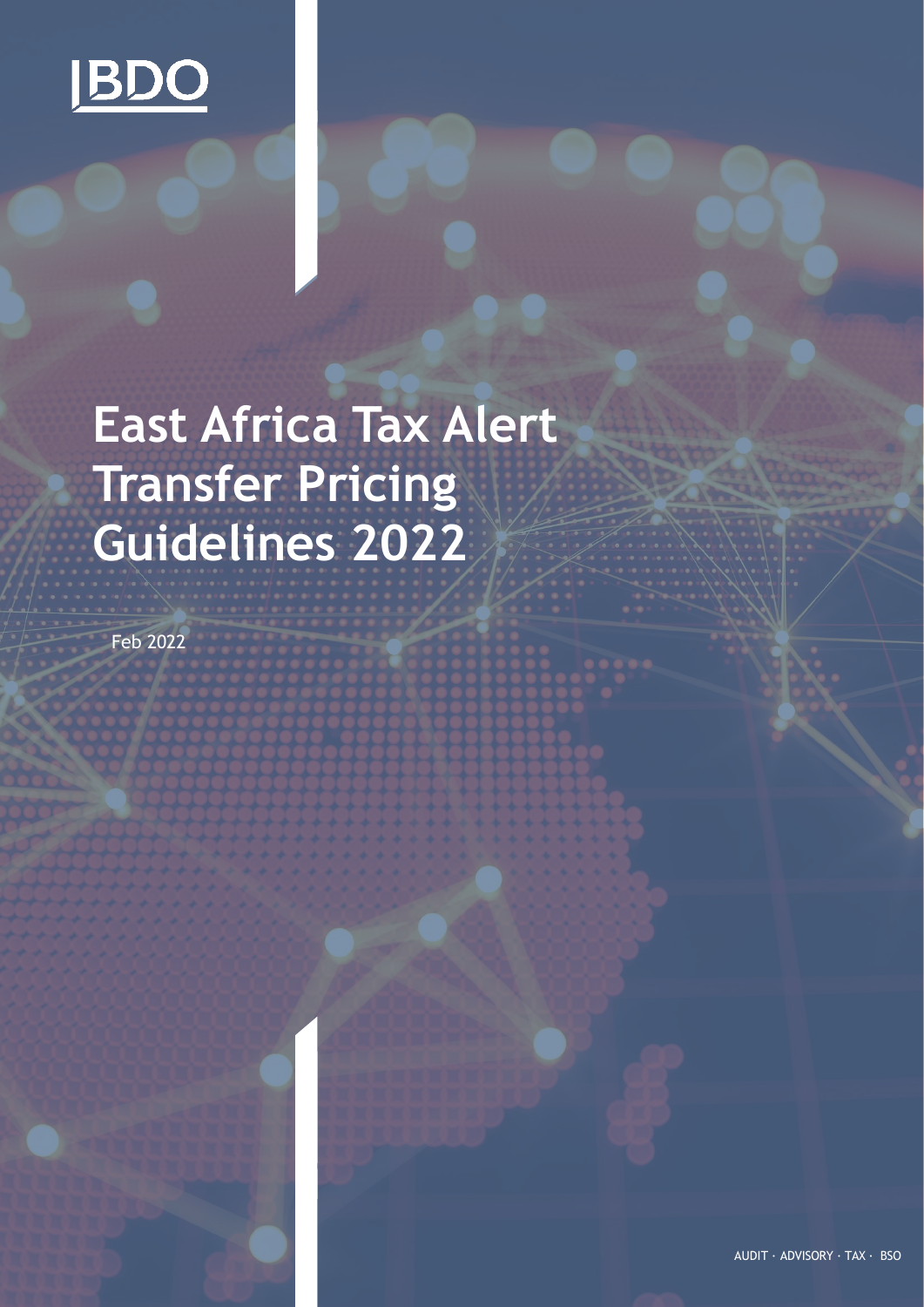#### PREAMBLE

On 20 January 2022, the OECD released the revised Transfer Pricing Guidelines.

Prior to this release, the 2017 guidelines had included significant changes following the OECD's work on Base Erosion and Profit Shifting (BEPS). While the 2022 revised edition also follows the OECD's work on BEPS, its main changes constitute the consolidation of changes to the 2017 edition resulting from guidance reports issued by the OECD since then.

#### The main changes include:

- *Revised Guidance on the Transactional Profit Split Method*
- *Guidance for Tax Administrations on Application of the Approach to Hard-to-Value Intangibles*
- *Transfer Pricing Guidance on Financial Transactions*

The consistency changes to the rest of the OECD Transfer Pricing Guidelines needed to produce this consolidated version of the Transfer Pricing Guide-lines.

These changes are relevant to East Africa as much as they are to the rest of the world. In this publication, we summarise these changes and how they impact the respective countries in East Africa.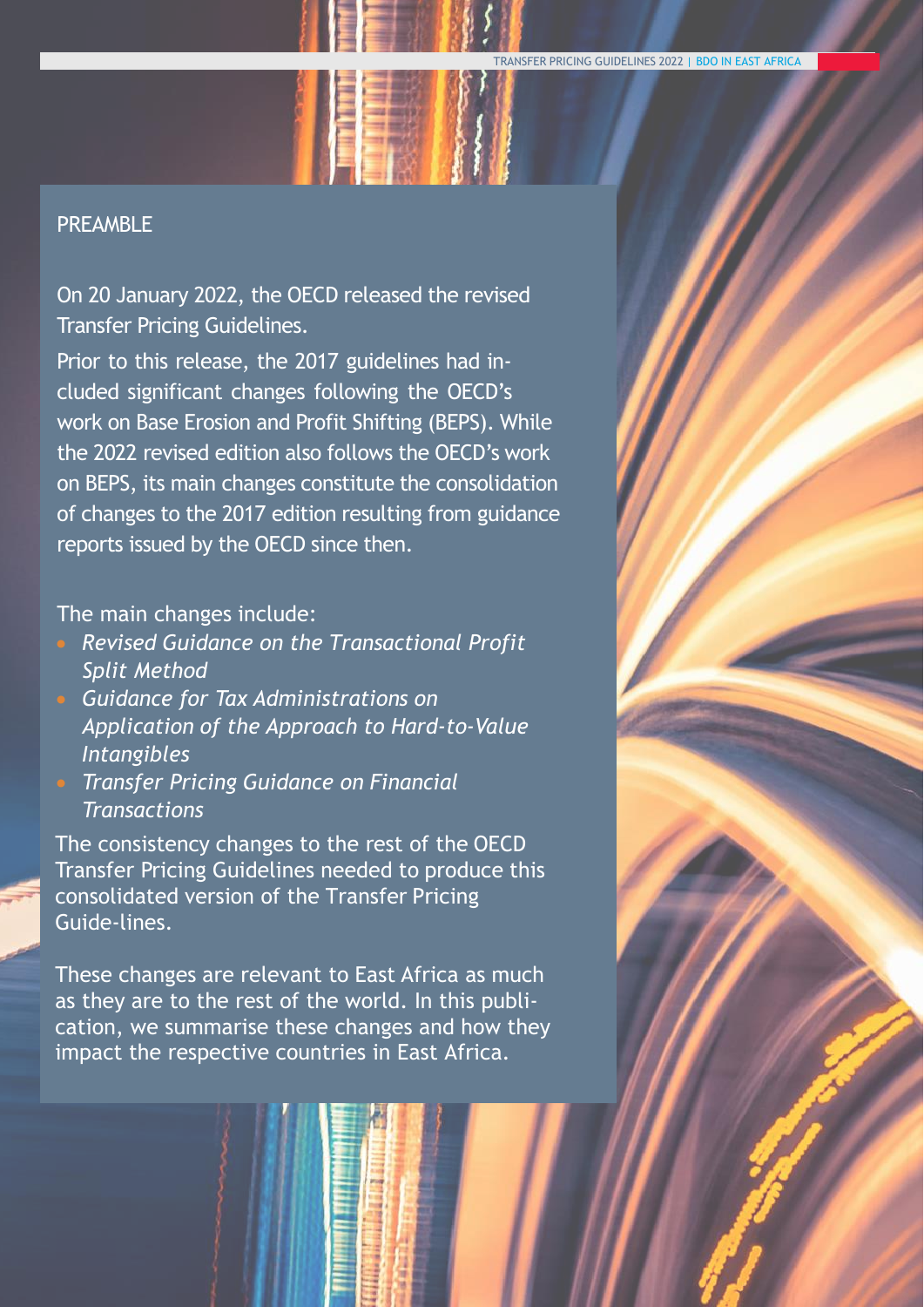## Key revisions/updates

#### Consolidation of guidance on the transactional profit split method

The transactional profit split method seeks to establish arm's length outcomes or test reported outcomes for controlled transactions in order to approximate the results that would have been achieved between independent enterprises engaging in a comparable transaction or transactions.

The basic principle that the transactional profit split method should be applied where it is found to be the most appropriate method to the case at hand remains unchanged.

The key indicators of when the profit split method may be appropriate as provided for therein include:

- *each party makes unique and valuable contributions*
- *the business operations are highly integrated such that the contributions of the parties cannot be reliably evaluated in isolation from each other*

*the parties share* • *the assumption of economically significant risks, or separately assume closely related risks. There is also provision for the determination of the relevant profits to be split*

The changes introduced respond to the mandate under BEPS (Base Erosion and Profit Shifting) Action 10. This action point requires the development of rules to prevent BEPS by engaging in transactions which would not or would only very rarely occur between third parties.

This will involve adopting transfer pricing rules or special measures to clarify the application of transfer pricing methods, in particular profit splits.

NB/ These changes were approved by the OECD/G20 Inclusive Framework on BEPS on 4 June 2018. They replace the provisions of Section C of Part III, Chapter II of the 2017 OECD Transfer Pricing guidelines for Multinational Enterprises and Tax Administrations

## **HARD-TO-VALUE INTANGIBLES (HTVI)**

BEPS Action Point 8 addresses transfer pricing issues relating to controlled transactions involving intangibles.

Intangibles are inherently difficult to value and can be easily transferred from one group member to another. Misallocation of profits engendered by intangibles has greatly aided base erosion and profit shifting. Action point 8 was developed to counter BEPS resulting from moving intangibles

The new changes in the Transfer pricing Guidelines relate to the outcome of the work on Actions 8- 10(Aligning Transfer Pricing Outcomes with Value Creation) which is contained in the 2015 Final Report. That Section contains an approach consistent with the arm's length principle that tax administrations can adopt to ensure that tax administrations can determine in which situations the pricing arrangements as set by the taxpayers are at arm's length and are based on an appropriate weighting of the foreseeable developments or events that are relevant for the valuation of certain hard-to-value intangibles, and in which situations this is not the case.

NB/ These changes were approved by the OECD/G20 Inclusive Framework on BEPS on 4 June 2018 and have now been incorporated as Annex II to Chapter VI of the OECD Transfer Pricing guidelines.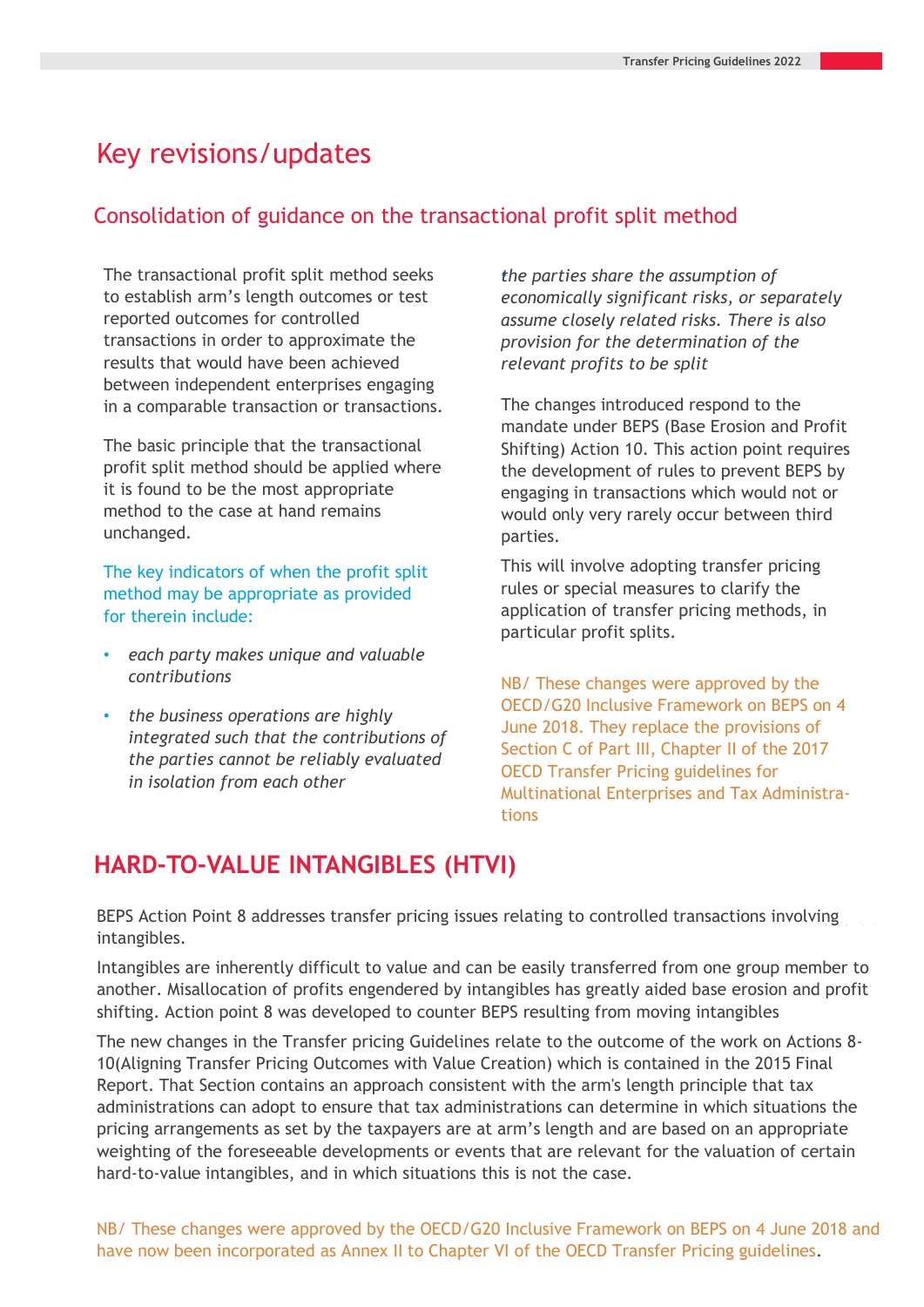## **Consolidation of transfer pricing guidance on financial transactions**

BEPS action point 4 (Limiting base erosion involving interest deductions and other financial payments) and Actions 8-10 (Aligning Transfer Pricing Outcomes with Value Creation) authorized more work on the transfer pricing aspects of financial transactions. BEPS action point 4 particularly required development of transfer pricing guidance regarding the pricing of related party financial transactions.

The work carried out gives detailed transfer pricing guidance on:

- *Treasury functions (intra-group loans, Cash pooling, Hedging)*
- *Financial guarantees*
- *Captive Insurance (insurance undertaking or entity substantially all of whose insurance business is to provide insurance policies for risks of entities of the MNE group to which it belongs)*

#### **Rwanda**

The Rwanda TP regulations are largely in line with the OECD guidelines. Therefore, the tax authorities would expect taxpayers to observe the new rules in their transfer pricing documents.

For this reason, it is important that taxpayers should ensure compliance with the new rules.

#### **Kenya**

TP laws and regulations in Kenya are largely aligned to the OECD TP Guidelines and international best practices such as the OECD's Actions Plans on the Base Erosion and Profit Shifting (BEPS) Initiative. The specific areas and subjects addressed through the amendments and new provisions captured by the OECD TP Guidelines,2022 will no doubt advance Kenya's outlook on the same.

Kenya continues to align its taxation regime on cross border transactions and international trade in line with international best practices as evidenced through the introduction of Country-by-Country Reporting (CbCR) obligation and interest restriction provisions through the Finance Act, 2021.

Other amendments introduced through the Finance Act, 2021 with an impact on cross border transactions and international trade included comprehensively redefining permanent establishments (PEs) and control greatly akin to recommendations of the BEPS Action Plans.

#### **Implications**

The new changes will increase the compliance burden of taxpayers.

These changes will be implemented differently depending on the nature of tax laws of a particular country. We advise taxpayers to revie<sub>w their transfer</sub> pricing arrangements to check whether they comply with the new rules.

#### **Uganda**

Pursuant to Regulation 6 of the Income Tax (Transfer Pricing) Regulations 2011, the OECD Transfer Pricing Guidelines and their subsequent updates or revisions are regarded as a standard for transfer pricing regulation and practice.

While it may be asserted that these updates became relevant in their respective periods of release, their consolidation in the guidelines is still significant because not only does it solidify that relevance but also provides a contextualised update in terms of how to apply the guidance in line with the other provisions in the guidelines.

#### **Tanzania**

Regarding the new OECD Guidelines implications to the current Tanzania PT regulations, we noted that current TP regulations would require compliance with the new OECD guidelines, in this regard taxpayers are advised to comply.

#### **Ethiopia**

The OECD "Transfer Pricing Guidelines for Multinational Enterprises and Tax Administrations" is a relevant source of interpretation for Directive No. 43/2015.

In case of any differences or conflicts with the domestic law, however, the Income Tax Proclamation (ITP), the Trade Access Portal (TAP) and this Directive of Ethiopia will take precedence.